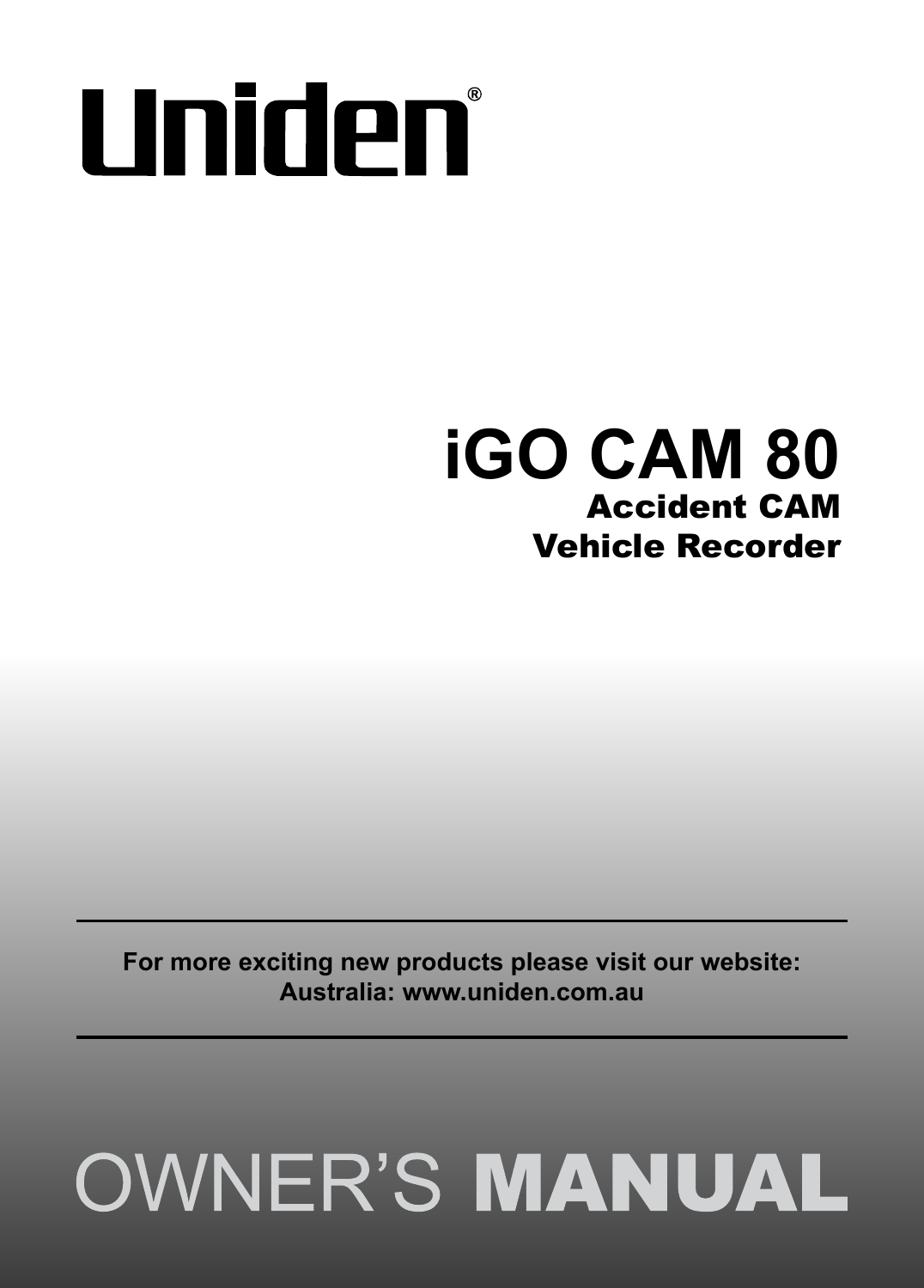## **Important Safety Instructions**



Uniden does not represent this product to be waterproof. Do not expose this product to Rain or Moisture.



This product is intended for use in a motor vehicle. Don't install the device where it will block the driver's view of the road (including the mirrors!) or the deployment of the airbag.



*Keep your attention on the road!* Don't try to operate or focus on any device while driving. If you have to concentrate on a device, pull off the road for a few minutes.



Ensure that the camera lens is kept clean and there is nothing blocking the lens.



Don't leave the device in direct sunlight for a long period of time or where the temperature could go above 60°C.



You should examine, check and/or verify the device at least once a month including the associated SD card, to ensure the recording are working properly.



Never attempt to disassemble, repair or make any modifications to your device.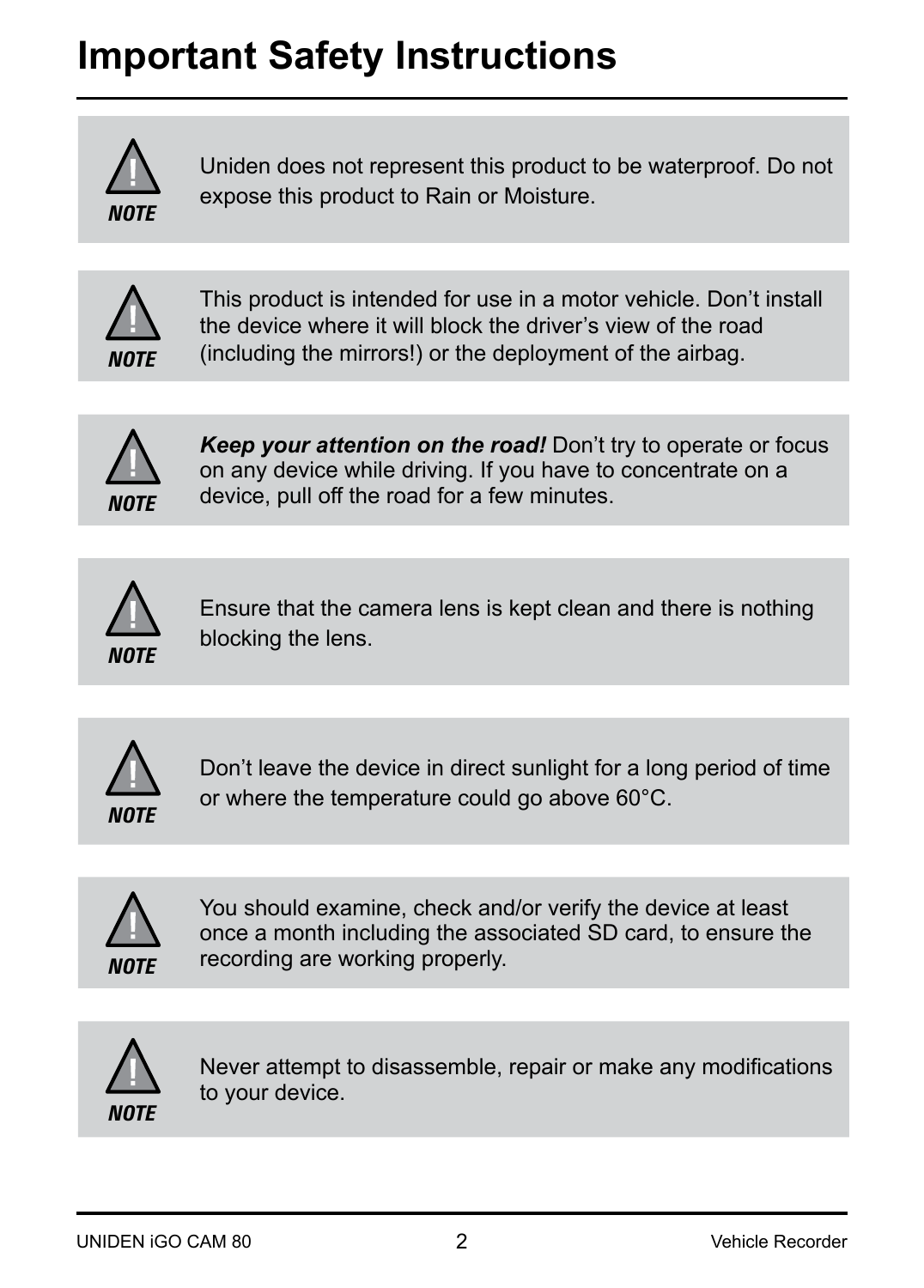## **Contents**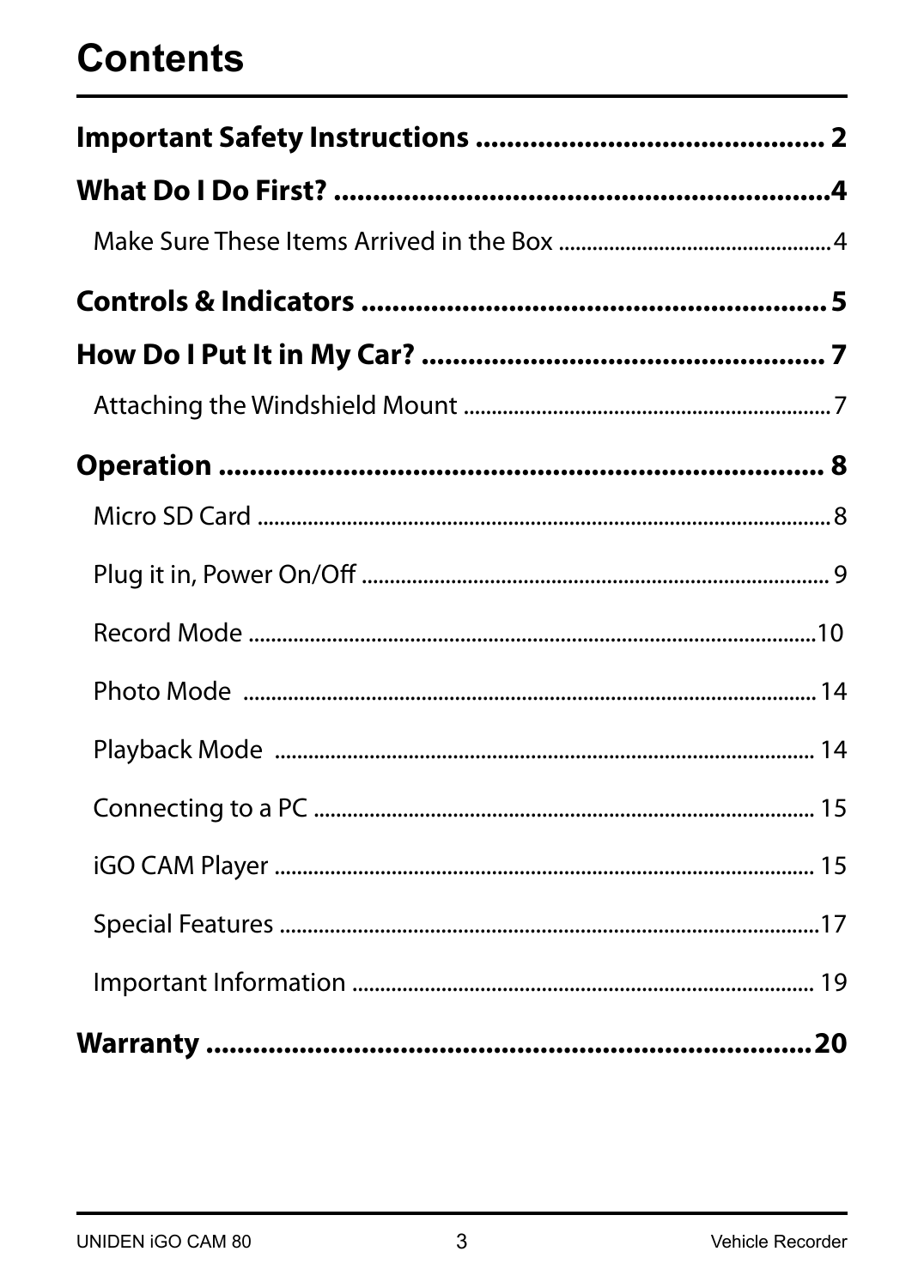## **What's In The Box**

#### **Make Sure These Items Arrived in the Box**



- If any item is missing or damaged, contact your place of purchase immediately. *Never use damaged products!*
- Need help? Get answers at our website: *www.uniden.com.au* for Australian model.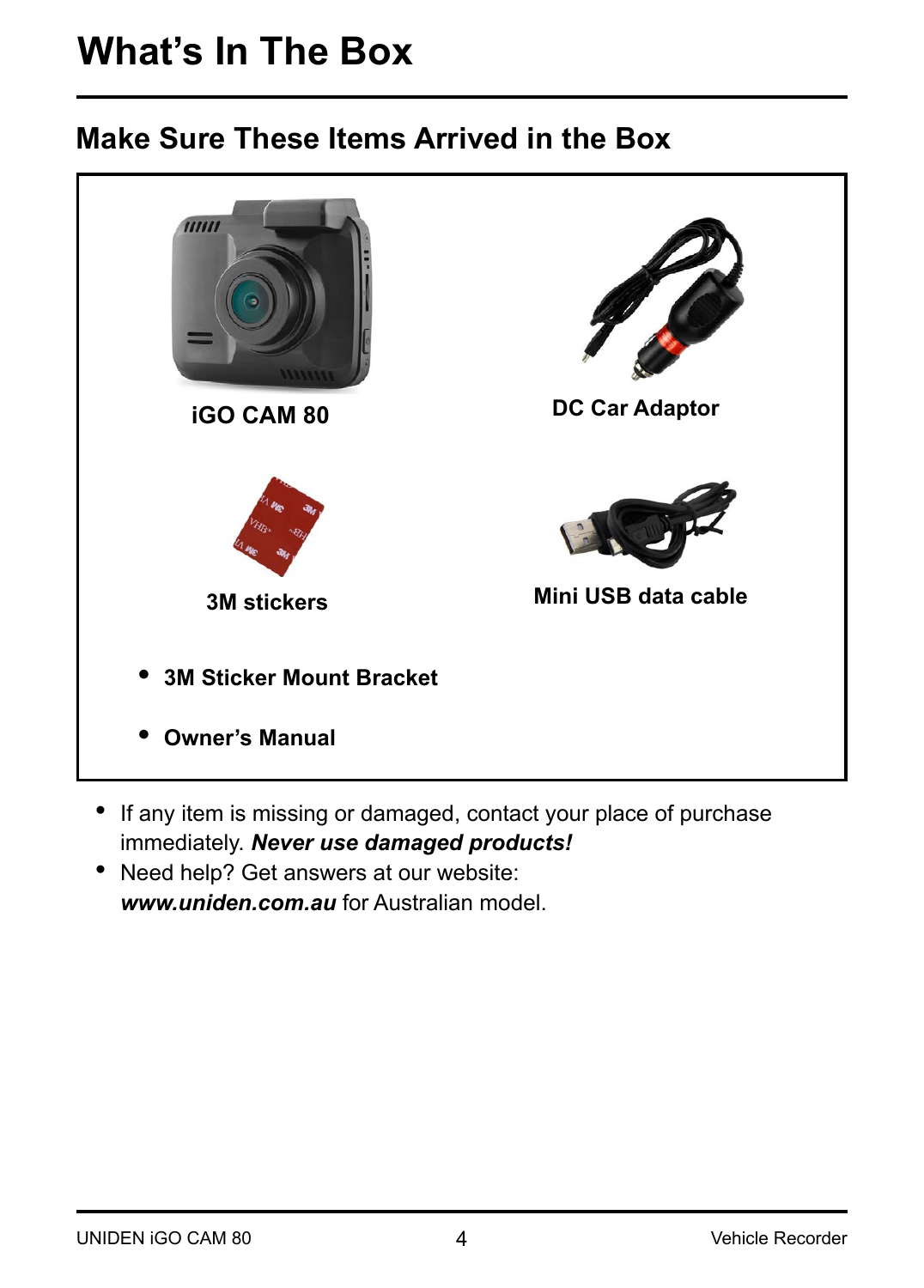## **Controls & Indicators**



| Ref            | <b>Component</b>            | <b>Description</b>                                                                                                                                         |  |
|----------------|-----------------------------|------------------------------------------------------------------------------------------------------------------------------------------------------------|--|
|                | LED                         | Glows red when the device is recording.<br>Glows green when charging.                                                                                      |  |
| $\overline{2}$ | <b>LCD Screen</b>           |                                                                                                                                                            |  |
| 3              | <b>MENU/</b><br><b>MODE</b> | Press to open the Record/Photo/Playback Menu,<br>General Settings Menu.<br>Press and hold to switch between various modes -<br>Record, Photo and Playback. |  |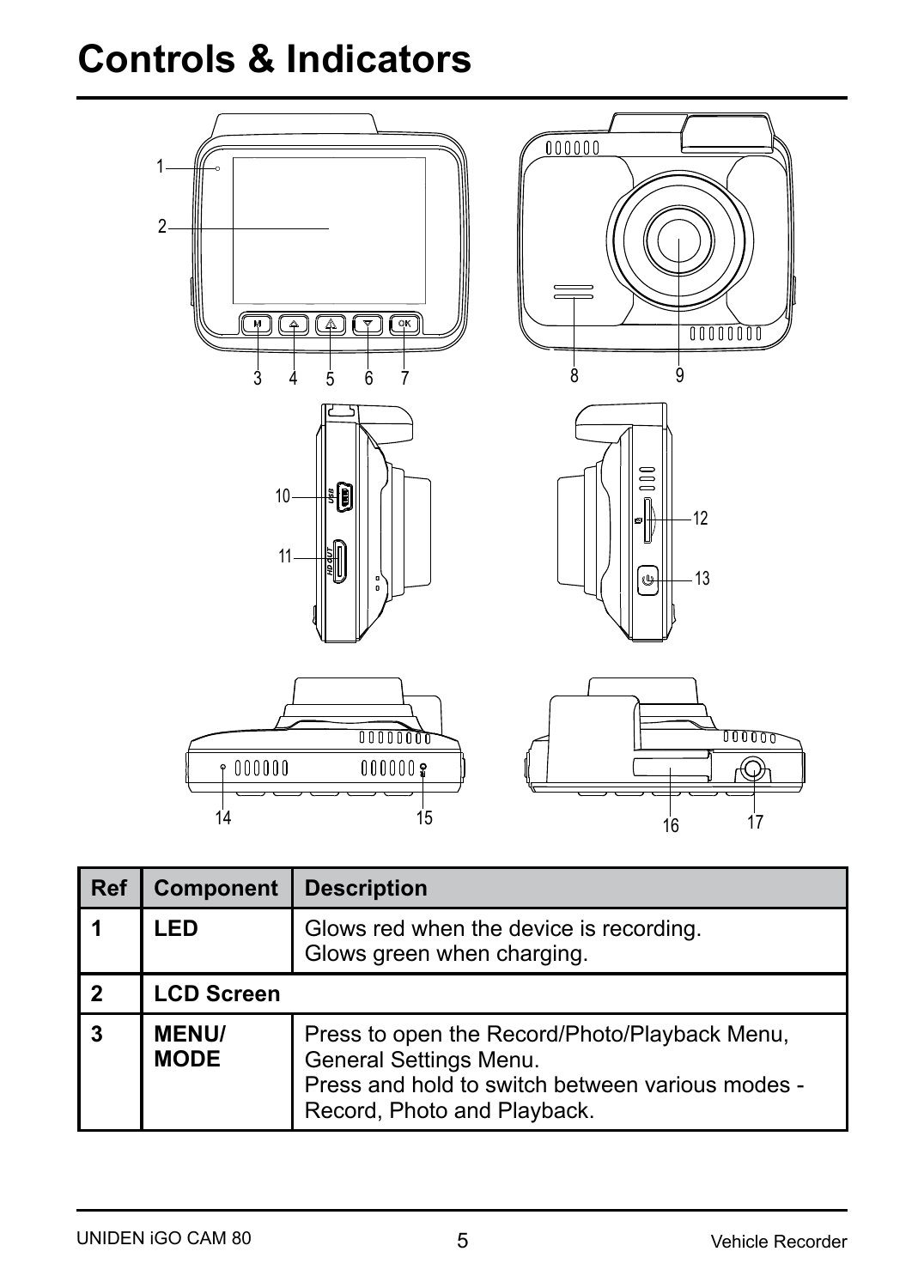| $\overline{\mathbf{A}}$ | $UP$ $\triangle$             | Press to zoom inwards in record and photo mode.<br>In Menu list, move the cursor, one line up.<br>Press and hold to turn on/off audio recording.                                                                                 |  |
|-------------------------|------------------------------|----------------------------------------------------------------------------------------------------------------------------------------------------------------------------------------------------------------------------------|--|
| 5                       | <b>Emergency</b>             | Press to lock the current recording file.<br>Press and hold to turn on/off WiFi hotspot.                                                                                                                                         |  |
| 6                       | DOWN <sup>1</sup>            | Press to zoom outwards in record and photo mode.<br>In Menu list, move the cursor, one line down.<br>Press and hold to turn on/off park mode in record<br>mode.                                                                  |  |
| $\overline{7}$          | OK                           | Record Mode: Press to start or stop video recording.<br>Playback Mode: Press to take a snapshot.<br>Playback Mode: Play/Pause/Resume.<br>Press to confirm a selection in the Menu.<br>Press to confirm a change in the settings. |  |
| 8                       | Speaker                      |                                                                                                                                                                                                                                  |  |
| 9                       | <b>Camera Lens</b>           |                                                                                                                                                                                                                                  |  |
| 10                      | Mini USB<br>Port             | Connect to mini USB cable & charge battery.<br>Connect to PC for data (SD card) transfer.                                                                                                                                        |  |
| 11                      | <b>HDMI Port</b>             | HDMI output. Connect using an HDMI cable to a TV<br>to view video/photo (not included).                                                                                                                                          |  |
| 12                      | Micro SD<br><b>Card Slot</b> | Insert micro SD Card (up to 64GB min class 10).                                                                                                                                                                                  |  |
| 13                      | Power                        | Press & hold for 2 seconds to turn power on.<br>Press & hold for 3 seconds to turn power off.                                                                                                                                    |  |
| 14                      | <b>MIC</b>                   | Records sound.                                                                                                                                                                                                                   |  |
| 15                      | Reset                        | If the device fails to operate properly, try resetting the<br>device. Press the reset button by using a fine pen or<br>paperclip.                                                                                                |  |
| 16                      | <b>Bracket Slot</b>          | Slot in the sticker mount bracket.                                                                                                                                                                                               |  |
| 17                      | AV In                        | Connect to the Reverse Camera (Optional).                                                                                                                                                                                        |  |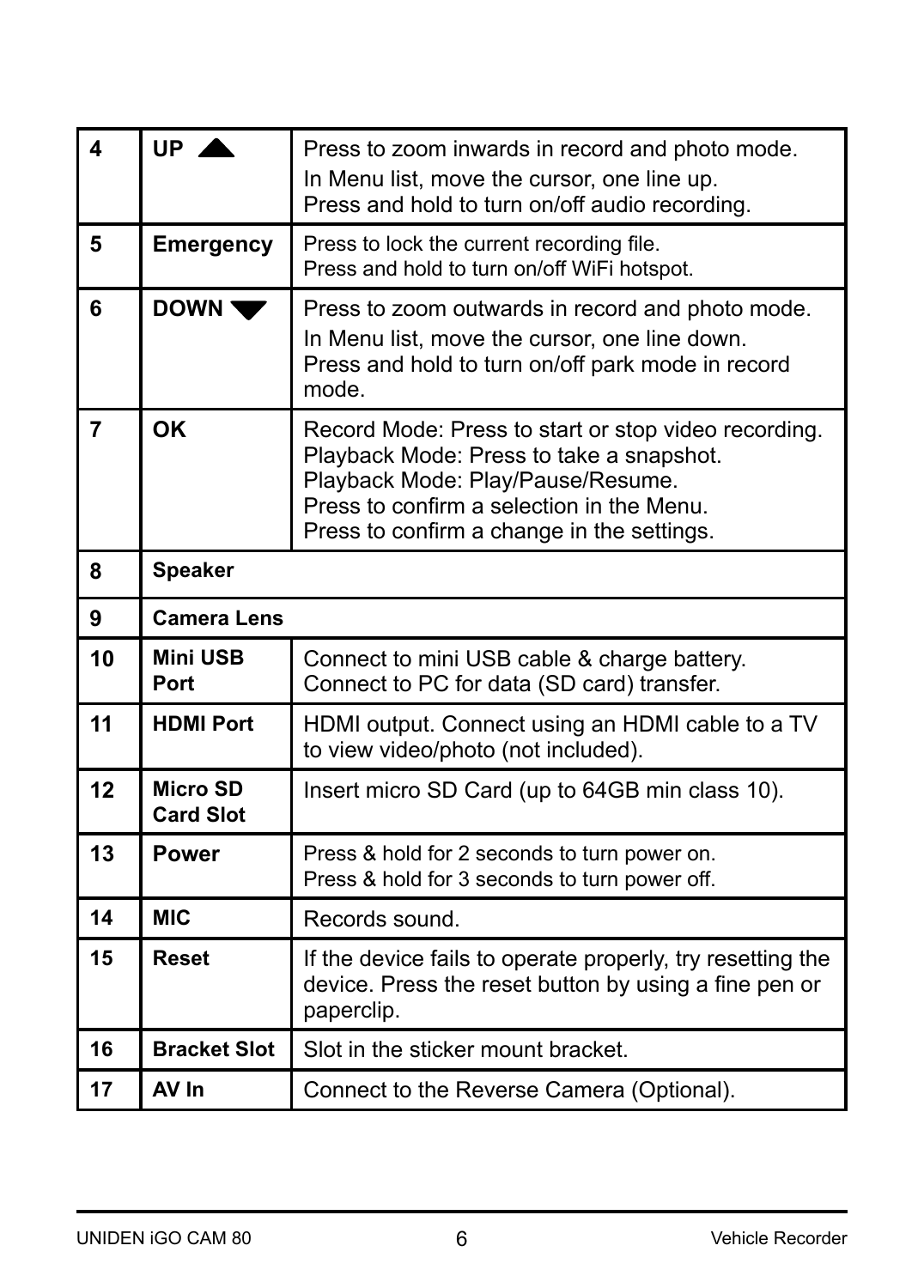## **Installation**

#### **Location**

To have a better view, try to install at the center of the windshield. Make sure the lens is located in a place where the windshield wiper can clean the window to ensure view is clear.

Make sure the device is not installed in a place where it will interfere with the safety bag. Make sure the GPS will not be obstructed by the windshield's sun control film (window tint).

## **Installing the Mount onto the Windshield**

- 1. Slide the sticker mount bracket into the device bracket slot and make sure it fits tightly.
- 2. Clean the area you desire to have the dash cam placed before sticking the device.
- 3. Peel off the sticker protective film from the 3M sticker
- 4. Press and apply force on the mount onto the windshield behind the rear view mirror.
- 5. Adjust the viewing angle of the camera by loosening the screw of the bracket and fasten it back to secure the viewing angle. We recommend the camera should point slightly downwards ~10° below eye level.

#### **GPS Reception information**

Surrounded with tall buildings, in a tunnel or poor weather conditions may result in poor GPS reception or even lose GPS signal. Over-tinting or a rain sensor on the windshield can affect GPS reception.

If the signal is unstable even when you are driving, please try changing the installation spot of your dash camera. For the first time use, it takes about 15~20 minutes to get GPS signal, and after that, it normally takes about 3 minutes.



Sticker mount is difficult to remove after it is installed and will not stick well on a curved/textured or wet surface.



Do not install the product in a location where it can obstruct the driver's field of vision.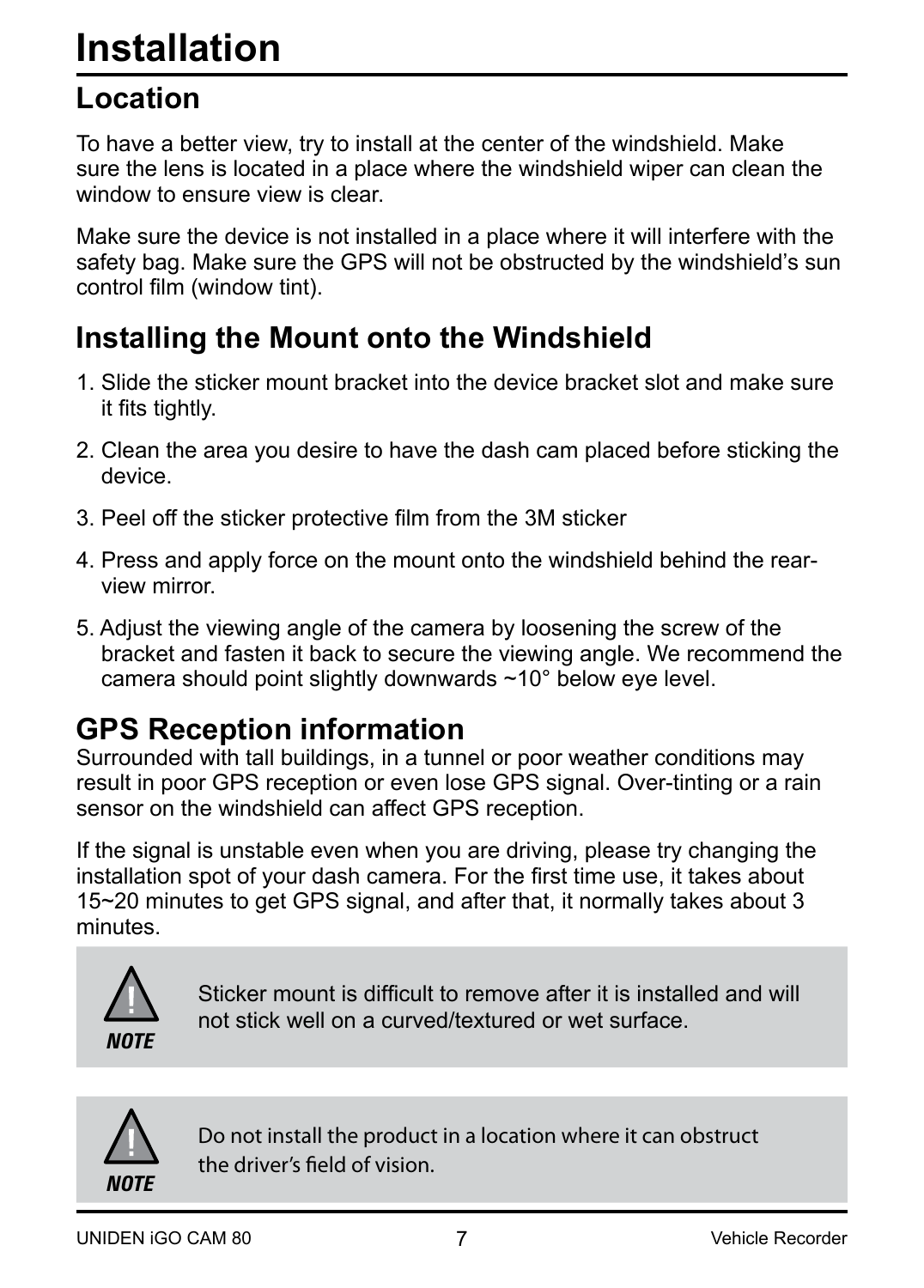## **Operation**

## **Micro SD Card**



A compatible micro SD card (not supplied) has to be inserted before you start using the unit. Ensure that the unit is turned off before inserting or removing the micro SD card.

The device can support micro SDHC cards (High Capacity SD) up to 64GB in capacity. A micro SDHC card of at least 8GB capacity and minimum speed of Class 10 is recommended.

Insert a formatted micro SD card gently in the slot at the side of the unit. To remove the card from the slot, press the edge of the micro SD card inwards for it to pop out and then pull it out of the slot.

It is important to format the micro SD card before using it, so as to avoid any damage to the files created on iGO CAM 80.

Uniden only recommends using good quality MLC/SLC micro SD cards. Please ensure that the SD card used is rated for Dash Cam use.

#### **Video Storage Capacity**

Refer to the table below for the recording capacity for different card capacity and some of the recording resolution.

| Resolution   | 8GB     | 16GB               | 32GB     | 64GB     |
|--------------|---------|--------------------|----------|----------|
| 2880x2160P24 | 45 mins | 90 mins            | 180 mins | 360 mins |
| 1920x1080P60 | 55 mins | $110 \text{ mins}$ | 220 mins | 440 mins |
| 1280x720P60  | 90 mins | 180 mins           | 360 mins | 720 mins |

## **Battery Information**

The iGOCAM 80 has an in-built battery of 250mAh capacity. The device is designed mainly for in-vehicle use, drawing on vehicle power and the duration of portable use is limited by the settings and the battery operating time.

The device will charge the battery whenever power is detected through the USB port. The device will take about 120 minutes to charge completely.



Please ensure that the battery is fully charged before using it for the first time. To extend the battery life, fully charge the device once every 3 months. The battery life will degrade over a period of time especially when the device is exposed to high temperature.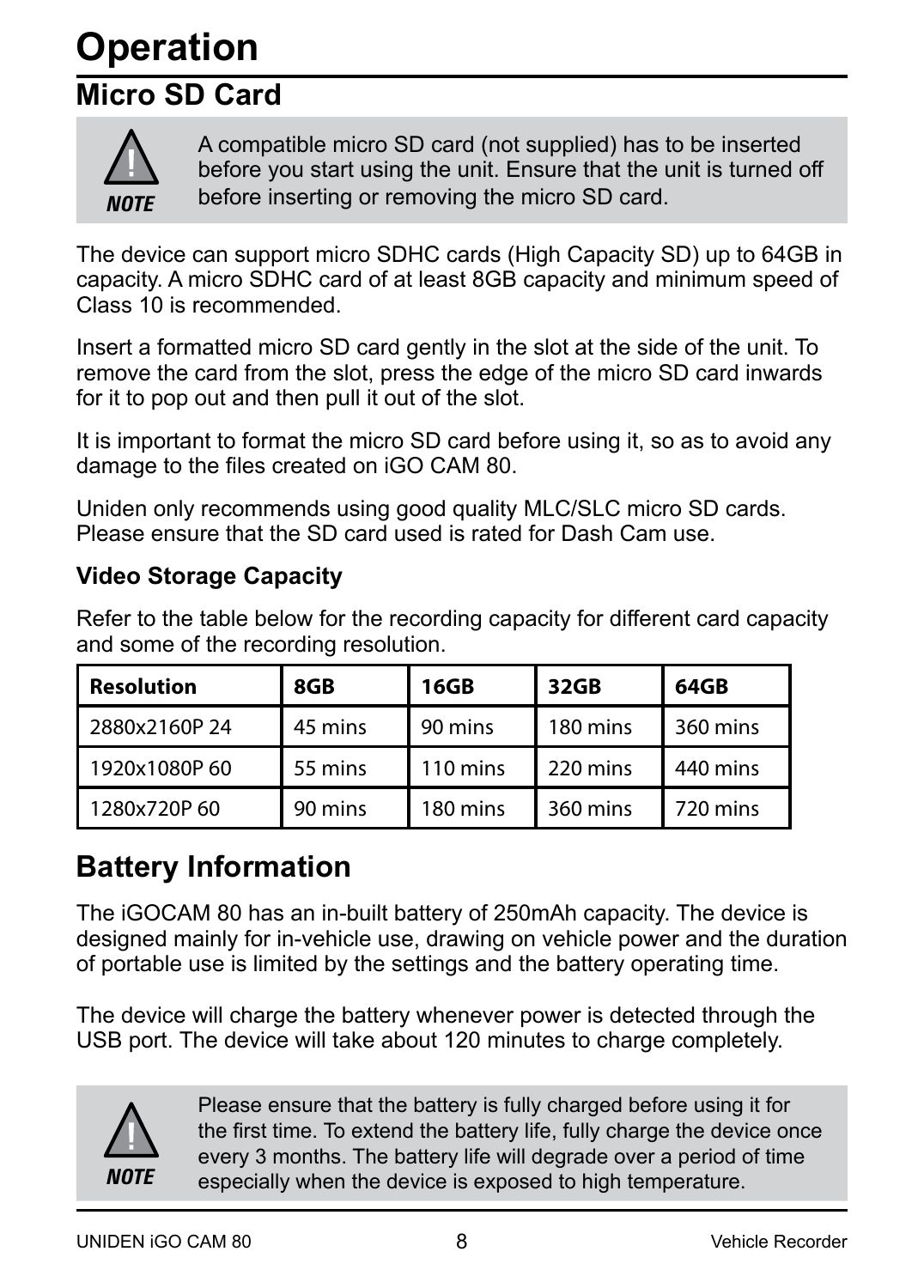## **Power On**



When connected to a car charger with power, the device will automatically power on and start recording.

- 1. Connect the DC car adaptor to the power connector USB port found on the device.
- 2. Connect the other end of the DC car adaptor to your car's cigarette lighter.
- 3. The device will power on automatically when the car supplies the power to the device.
- 4. The red dot on the screen will start flashing and recording starts automatically.

At other times, press and hold the power button for at least 2 seconds.



Be sure insert the SD card before powering up the device. Format the SD card before you start recording for the first time.



The GPS icon flashes red when the unit hasn't detected the GPS signal on the screen. The GPS icon stay solid blue when the unit has detected the GPS signal.

## **Power Off**

When the car's engine is turned off, the device will automatically turn off in a few seconds.

At other times, press and hold the power button for at least 3 seconds to turn off the device. Do no eject the SD card immediately to prevent damage to the last recorded file.

If you wish to switch the device back on, press and hold the power button for at least 3 seconds.



Only use the DC car adaptor that comes with your device. Any other adaptor might damage the device.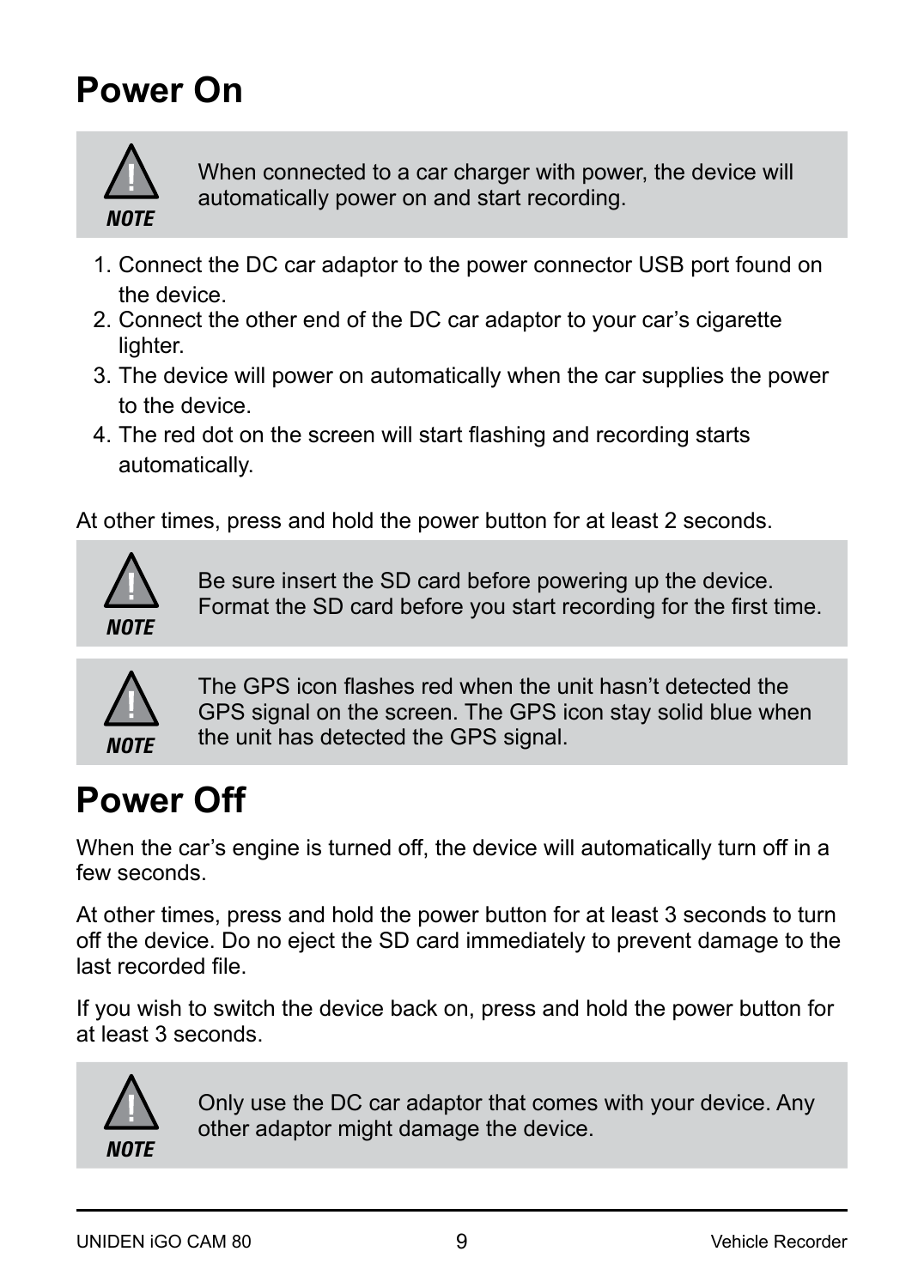## **Record Mode**



To record a video, ensure that a valid micro SD card (not supplied) is inserted in the given slot. Also note, that inserting/ removing the SD card when the device is recording causes the device to shutdown and in worst case malfunction.

Using the iGO CAM 80 you can record videos and take photos. To record videos, you need to ensure that the unit is in the Record mode.

Press and hold the MODE button to switch between Record, Photo and Playback modes.

#### **Recording**

When connected to a car charger with power, the unit automatically goes into the record mode and starts recording.

A flashing red dot icon and a recording timer indicates that the device is recording. To stop recording, press OK and the red dot disappears, indicating that the recording has stopped.

#### **Protect the Current Recording**

While recording, if you want to protect the current recordings, then press the EMERGENCY button, the lock icon will appear on the screen. This indicates that those recordings have been locked and will not be overwritten by new video clips.

This also applies when the or when the G-Sensor registers an impact while recording.

#### **Rear Camera** (Optional)

Rear Camera helps you capture rear footages. Insert the Rear camera plug into the AV IN port. The footage from the rear camera should now be visible on the screen.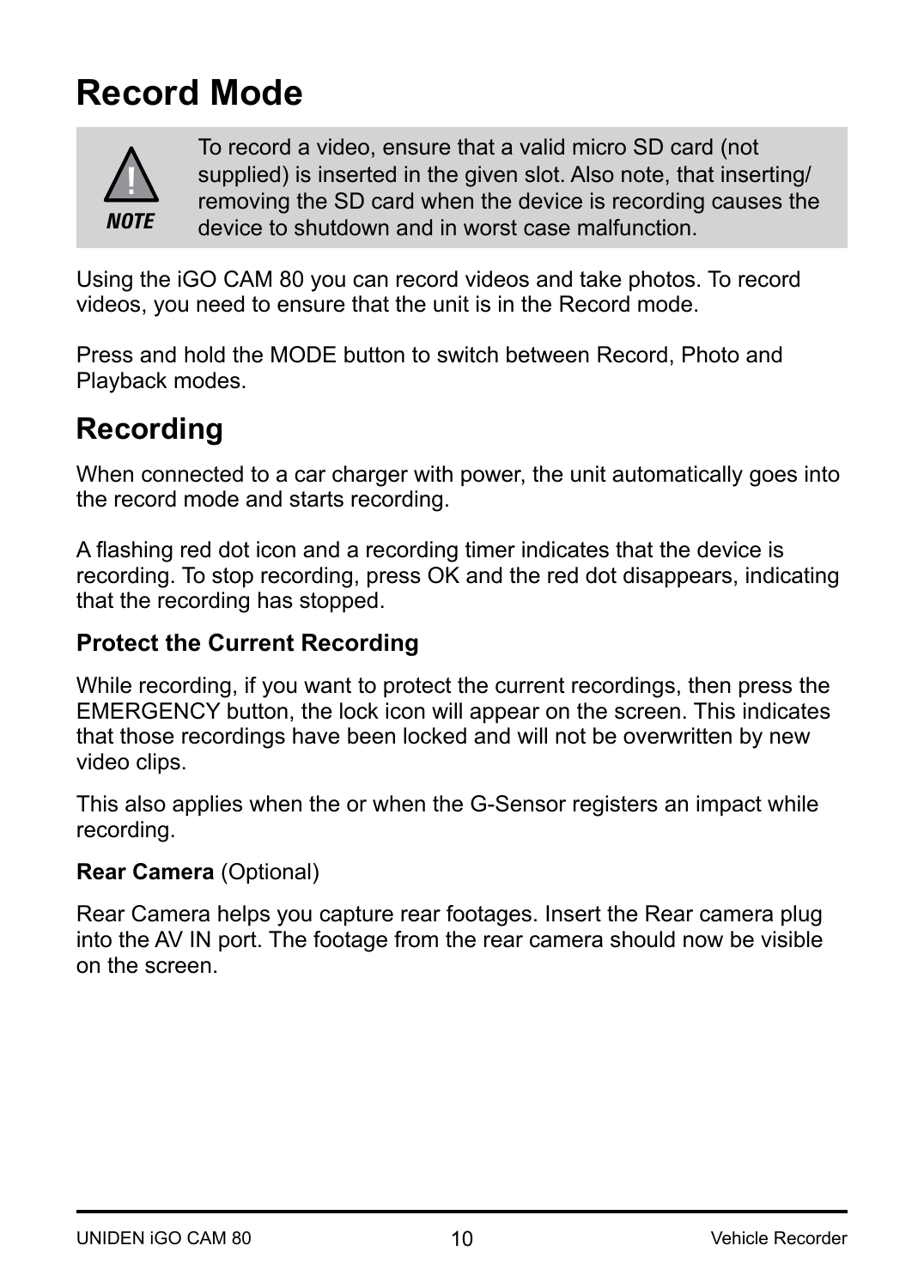## **Record Menu Settings**



Please note, you cannot access the Menu Settings while the device is recording. To access the Menu settings, you will need to stop recording by pressing OK.

Press MENU button to open the Record Menu Settings. Press MENU again to open the General Settings Menu. Press MENU once more to exit from the Menu settings.

Press the relevant UP and DOWN keys to scan through the options, under each menu setting. Press OK to select the required option.

| In the Record mode, press MENU to open the Record Menu. |                                                                                                                                                                                                                                                                            |  |
|---------------------------------------------------------|----------------------------------------------------------------------------------------------------------------------------------------------------------------------------------------------------------------------------------------------------------------------------|--|
| Setting                                                 | <b>Description</b>                                                                                                                                                                                                                                                         |  |
| <b>Video Resolution</b>                                 | Set the recording resolution. The options available<br>are, 2880x2160P 24, 1920x1080P 60, 1920x1080P<br>30, 1280x720P 120, 1280x720P 60, 1280x720P 30<br>and FHD P30+VGA P30. Higher resolutions will give<br>you a sharper image, but take up more memory on<br>the card. |  |
| Image Quality                                           | Choose between the options - Super Fine, Fine,<br>Normal - to define the detail in the recordings.                                                                                                                                                                         |  |
| Loop Recording                                          | Use this option to set the length of each video clip. If<br>you choose the option 'Off' then the recorder will not<br>loop record and the files will not be overwritten on<br>the micro SD card.                                                                           |  |
| Audio Recording                                         | Use this setting to enable or disable audio recording.                                                                                                                                                                                                                     |  |
| Date Stamp                                              | Opt to have the date and time displayed on the<br>recordings.                                                                                                                                                                                                              |  |
| <b>GPS Stamp</b>                                        | Opt to have the GPS coordinates displayed on the<br>recordings.                                                                                                                                                                                                            |  |
| Exposure                                                | Set the brightness sensitivity for better effect in<br>different lighting condition.                                                                                                                                                                                       |  |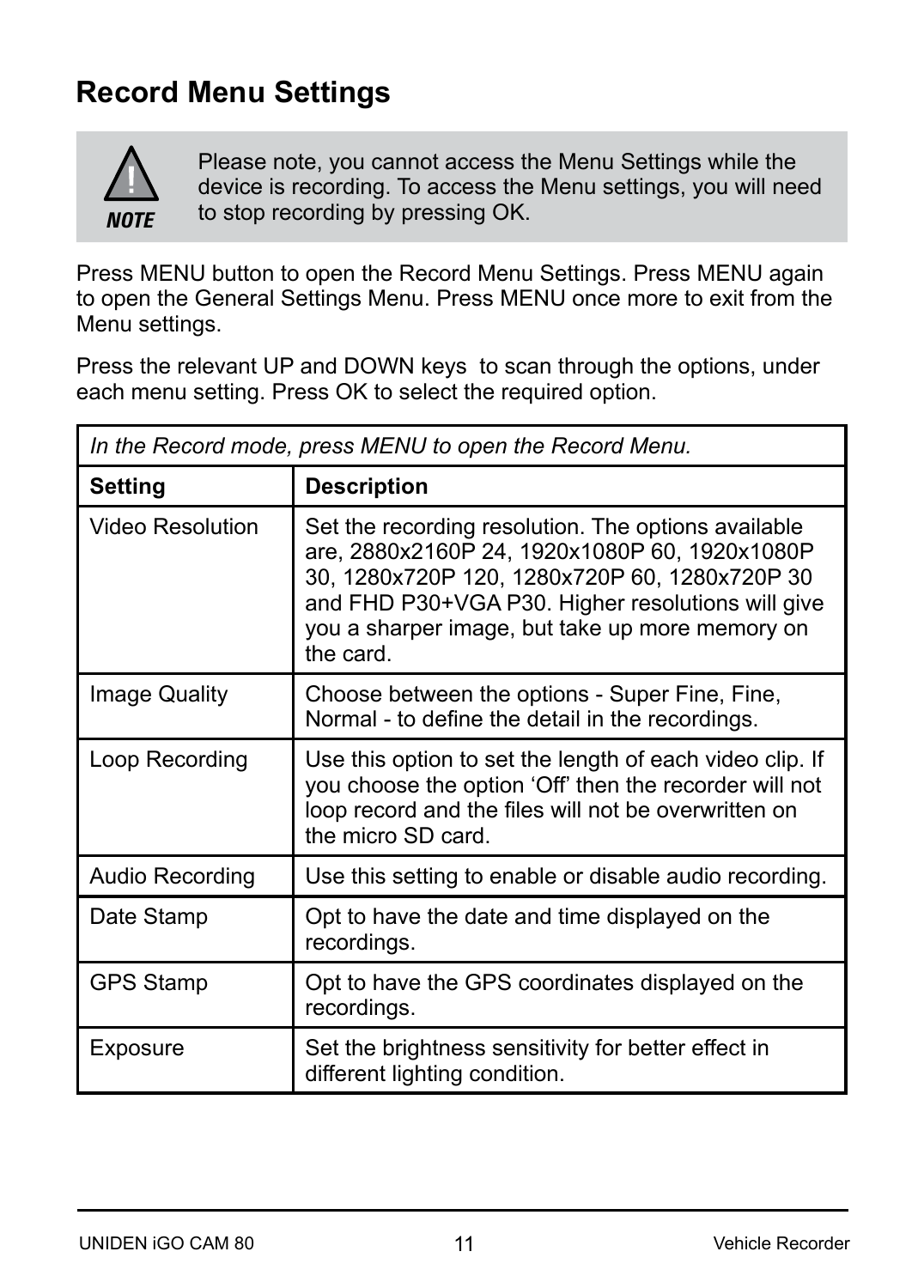| Anti-Flicker            | Change depending on the electrical power frequency<br>in your area (Default setting is 50Hz and you may not<br>have to change this setting).                                                                                                                                                             |
|-------------------------|----------------------------------------------------------------------------------------------------------------------------------------------------------------------------------------------------------------------------------------------------------------------------------------------------------|
| Camera Alert            | Set the alerts distance when there is a fixed Speed/<br>Red Light/Red Light-Speed or Average Speed<br>Camera.                                                                                                                                                                                            |
| Overspeed Alert         | Enable this option to receive alerts when over the<br>selected speed limit.                                                                                                                                                                                                                              |
| <b>Motion Detection</b> | Enable this setting to allow the unit to record only<br>when it detects movement.                                                                                                                                                                                                                        |
| Park Mode               | When the car engine and the unit is turned off, this<br>mode enables the unit to turn back ON automatically<br>and create a 30sec locked recording when G-Sensor<br>picks up vibration. Unit must have sufficient battery<br>power remaining in order to record. The G-Sensor<br>must also be turned on. |
| <b>WDR</b>              | Turn on/off the Wide Dynamic Range (WDR) feature<br>to improves the overall exposure throughout your<br>entire image.                                                                                                                                                                                    |
| G Sensor                | This functions helps protect/lock video files in case<br>of a sudden movement/collision. You can change the<br>sensitivity level of the G-sensor.                                                                                                                                                        |
| Viewing Mode            | Choose to either have Live view or the speedometer<br>displayed on the LCD.                                                                                                                                                                                                                              |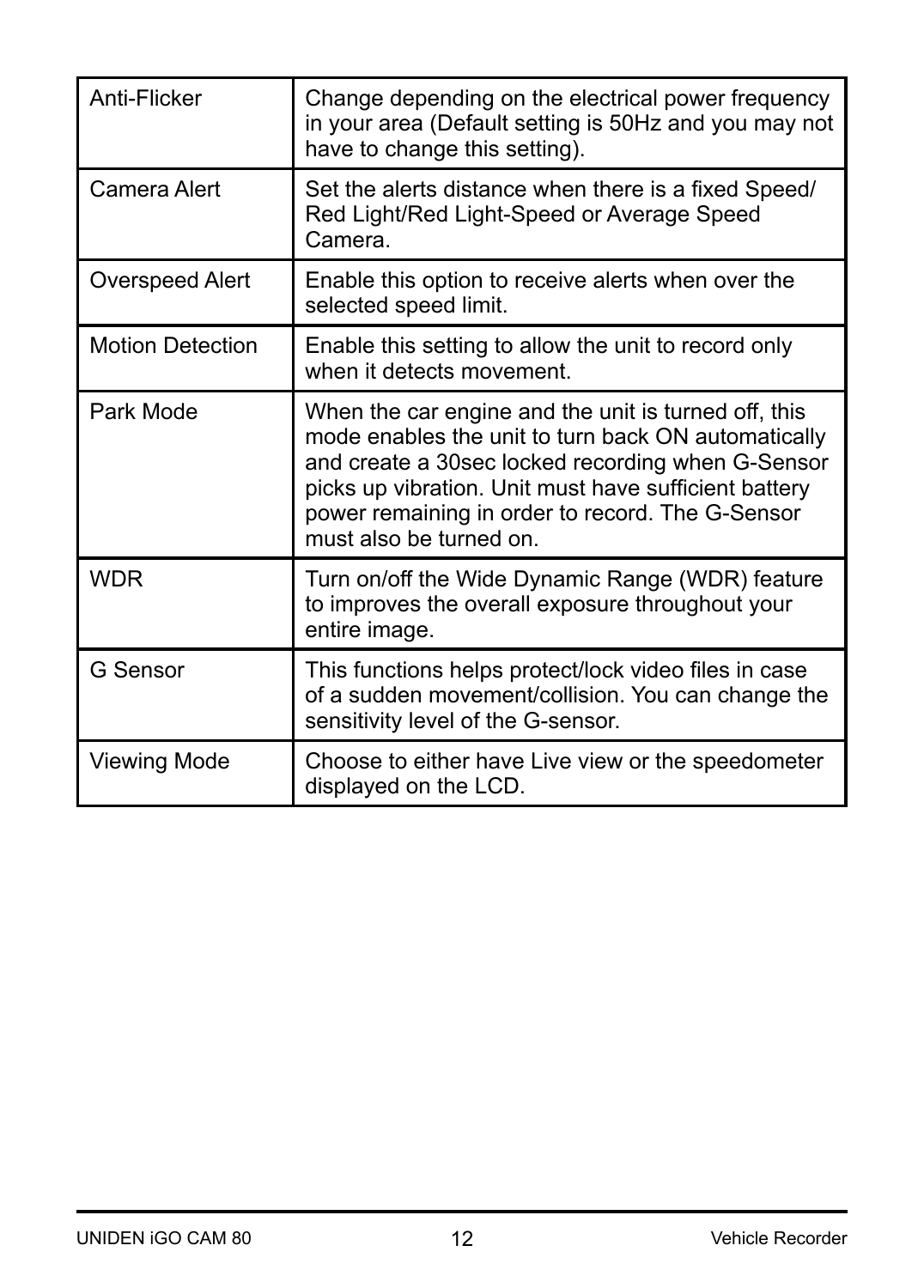#### **General Settings Menu**

*Depending on the mode, press MENU to open the Record/Photo/Playback Menu. Press MENU again to open General Settings Menu. Please Note: Settings Menu is common to all the 3 modes.*

| <b>Setting</b>      | <b>Description</b>                                                                                                                                                                             |
|---------------------|------------------------------------------------------------------------------------------------------------------------------------------------------------------------------------------------|
| WiFi                | Turn on the WiFi hotspot for the App data transfer<br>or viewing. To turn the WiFi hotspot off, press and<br>hold the emergency button for at least 2 seconds.                                 |
| Date & Time         | Change the date, time and format by using the<br>relevant UP and DOWN keys, and then press OK<br>to confirm and move on to the next set. Press<br>MENU to return to the General Settings list. |
| Time Zone           | Set the correct time zone for the GPS to get the<br>correct time settings for the device.                                                                                                      |
| Daylight Saving     | Enable or disable daylight saving time.                                                                                                                                                        |
| Car Plate Stamp     | Edit the car plate stamp. Use the UP/DOWN keys<br>to select a number or an alphabet and press MENU<br>to confirm and move to the next character.                                               |
| Auto Power Off      | Set the time duration to automatically power off the<br>device when powered by internal battery.                                                                                               |
| <b>LCD Auto Off</b> | Set the LCD display off timer. Always On to keep<br>the LCD display on.                                                                                                                        |
| Beep Sound          | Enable or disable this feature to sound a tone or go<br>mute when you press the keys.                                                                                                          |
| Storage Information | Indicates the capacity of the inserted micro SD<br>card.                                                                                                                                       |
| Format              | Use this option to format the SD card. (All files will<br>be permanently erased.)                                                                                                              |
| Default Setting     | Resets the device to factory settings. Note that<br>restoring defaults will not erase data on the SD<br>card.                                                                                  |
| Version             | Display the device firmware version.                                                                                                                                                           |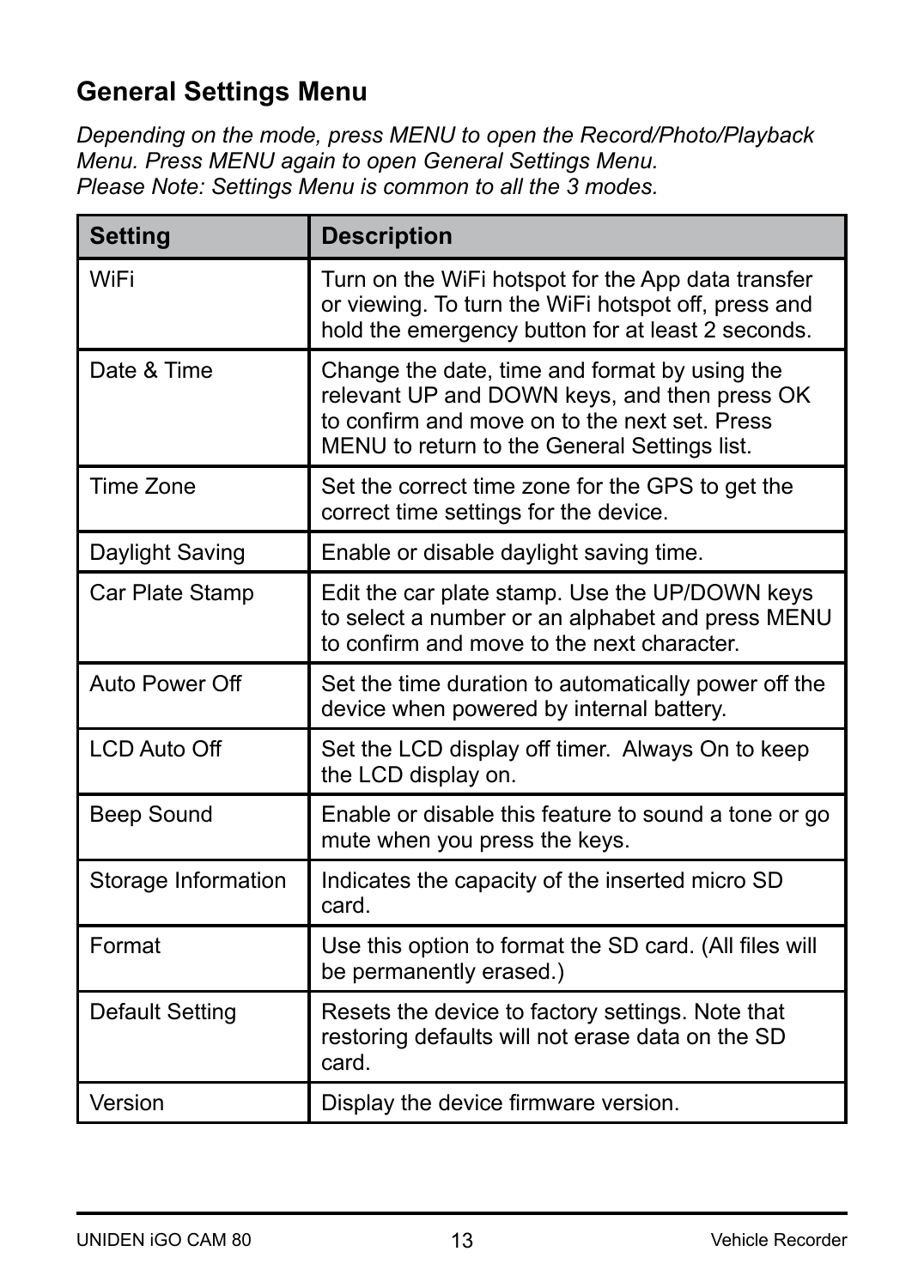## **Photo Mode**

- When the device is not recording, press and hold the MODE button in Record mode to switch to the photo mode, the photo icon will display on the top left corner of the screen.
- Now, press the OK button to take a photo.
- Press the UP button to zoom in.
- Press the DOWN button to zoom out.

In the Photo mode, press MENU to open the Photo Menu Settings. Press MENU again to open the General Settings Menu. Press MENU once again to exit the Menu settings. The UP/DOWN keys can be used to scan through the options, under each menu setting. Press OK to select the required option.

#### **Photo Menu Settings**

| In the Photo mode, press MENU to open the Photo Menu. $\bullet$ |                                                                                             |  |
|-----------------------------------------------------------------|---------------------------------------------------------------------------------------------|--|
| Item                                                            | <b>Description</b>                                                                          |  |
| <b>Photo Resolution</b>                                         | Set the image resolution. The options available are<br>12M, 10M, 8M, 5M and 3M.             |  |
| Image Quality                                                   | Choose between the options - Fine, Normal,<br>Commonly to define the quality of the images. |  |
| Stamp                                                           | Opt to have the date or date & time displayed on<br>the images.                             |  |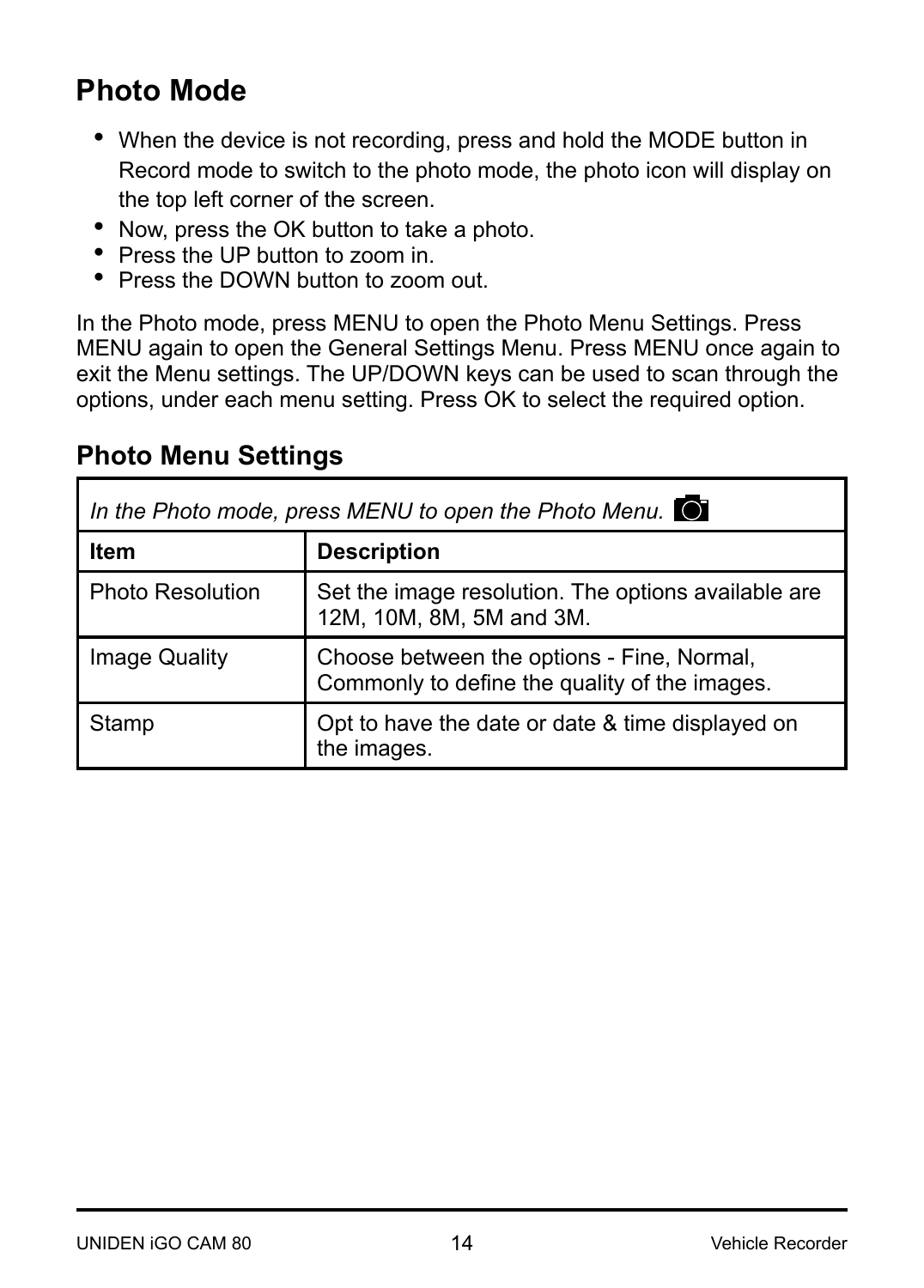#### **Playback Mode**

Press and hold the MODE button in photo mode to switch to the playback mode. The device stores video and photos on the SD Card. Playback mode will allow you to review the saved videos and photos and play back the video with sound.

When in the Playback mode, toggle the files by Press the UP and DOWN keys to scan through the various video/image files and press OK button to play a video file.

During video playback pressing the UP or DOWN keys will fast rewind or fast forward the current video. Press OK button to pause or resume the video.

If you wish to delete or protect the file or start a slide show, press the MENU button to access these options.

Select this option to play back or repeat one or all of the recorded videos

| <b>Setting</b>    | <b>Description</b>                                                                                                                                                                                                                |
|-------------------|-----------------------------------------------------------------------------------------------------------------------------------------------------------------------------------------------------------------------------------|
| <b>Delete</b>     | The following options are displayed on the screen<br>- Delete Current, Delete All. Choose the option,<br>based on whether you want to delete the current<br>file or all the files (both recordings and images) on<br>the SD card. |
| <b>Protect</b>    | The following options are displayed on the screen<br>- Lock Current, Unlock Current, Lock All, Unlock<br>All. Choose the option, based on whether you<br>want to lock/unlock the files on the SD card, and<br>then press OK.      |
| <b>Slide Show</b> | Select the time to start a slide show of the photos<br>and the thumbnails of the video files.                                                                                                                                     |

#### **Playback Menu Settings**



To return to Record Mode, press and hold the MODE button. Press OK to start recording.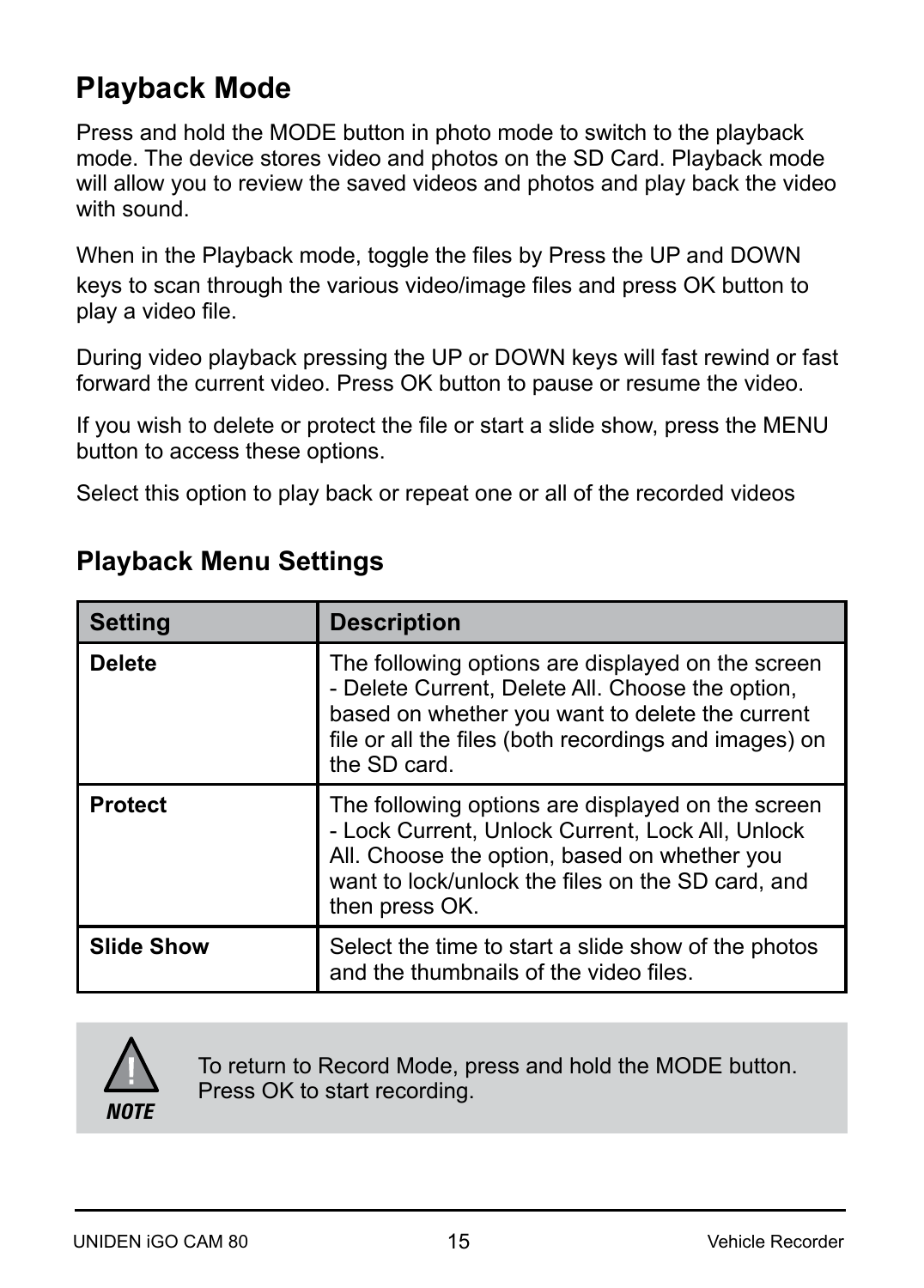## **Connecting to a PC**

The iGO CAM 80 can be connected to a PC (plug the USB data cable into the mini USB port). When the device is connected to a PC, select Mass Storage.

You can view the SD card contents on the PC. When the device is detected on the PC as an external drive, all snapshots can be found in the Photo folder. The video files can be found in Video folder. All the emergency recording files are stored in SOS folder that can be located in Video folder.

#### **Uniden Player**

Uniden Player allows you to view the recordings on the iGO CAM 80 and trace them on a map. The software is supported on Windows 7, Windows 8 and Windows 10.

#### **Installing Uniden Player**

Download the Uniden Player from the Uniden website. You may need to unzip the file using the appropriate archiving software before you can use the player. Double click on the Uniden Player icon.

#### **Access the Recorded Files**

Before playing the recorded files on the Uniden Player, ensure that you can access the files easily.

Either remove the micro SD card from the recorder, and access the card (files) on the computer via a card reader.

or

Connect one end of the USB cable to the recorder and the other end to the USB port on your computer.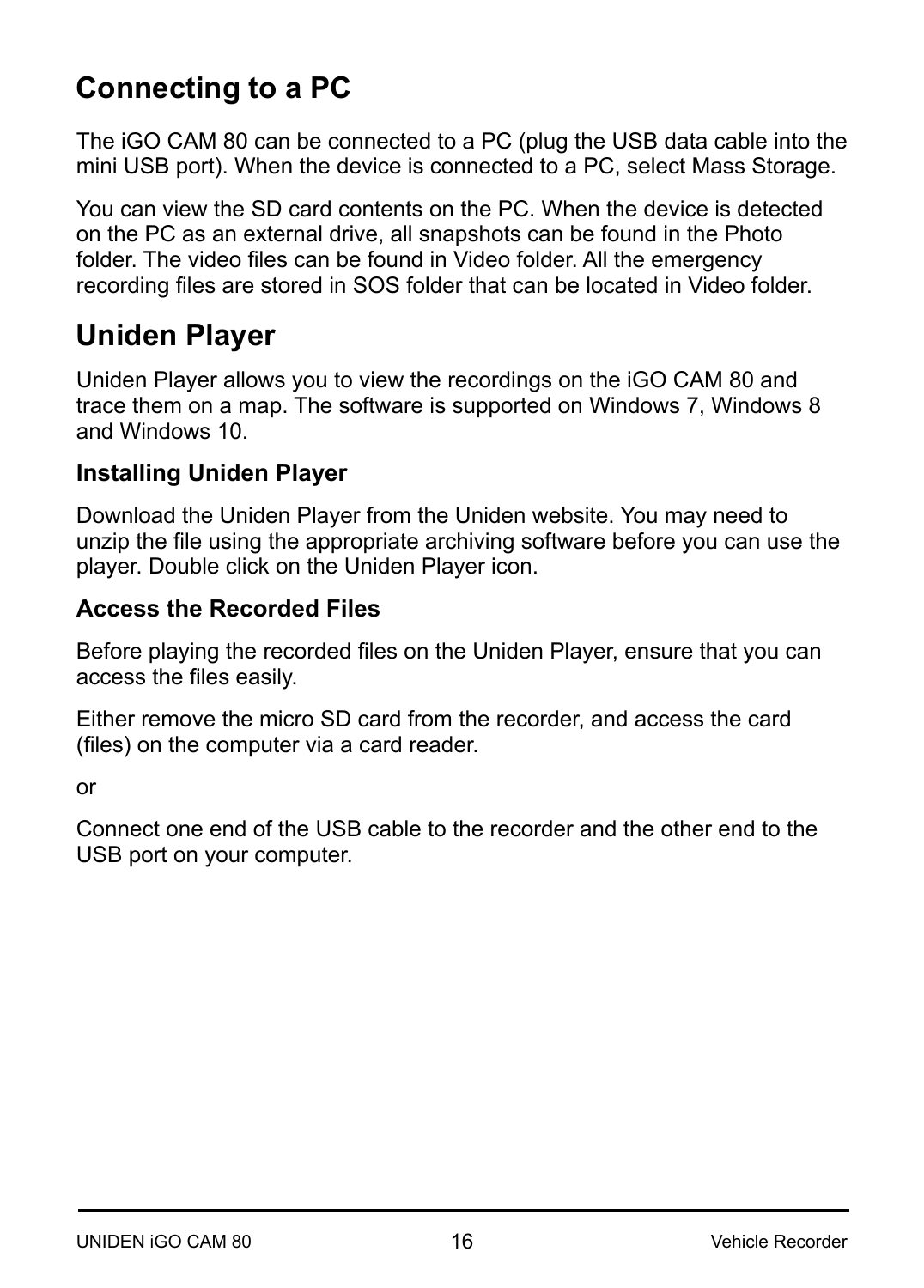#### **View the Recorded Files**

To view the recorded files on the Uniden Player, follow the steps below:

1. Start the Uniden Player (i.e., double click on the Uniden Player icon on your desktop, or click windows start and search from the program listing).



Ensure that the PC is connected to the internet to view the map screen.

- 2. Click on the option File and select Open to open the files on to the Uniden Player.
- 3. Click on the PLAY button (Playback Controls) to start playback.

Click on the 'Snap Shot' icon to take photos of the recording. These photos will automatically save into a folder named 'screenshot'. This folder is located in the GPS Player folder stored in your PC.



GPS Player version is subject to change without notice. See Uniden website to download the latest GPS Player.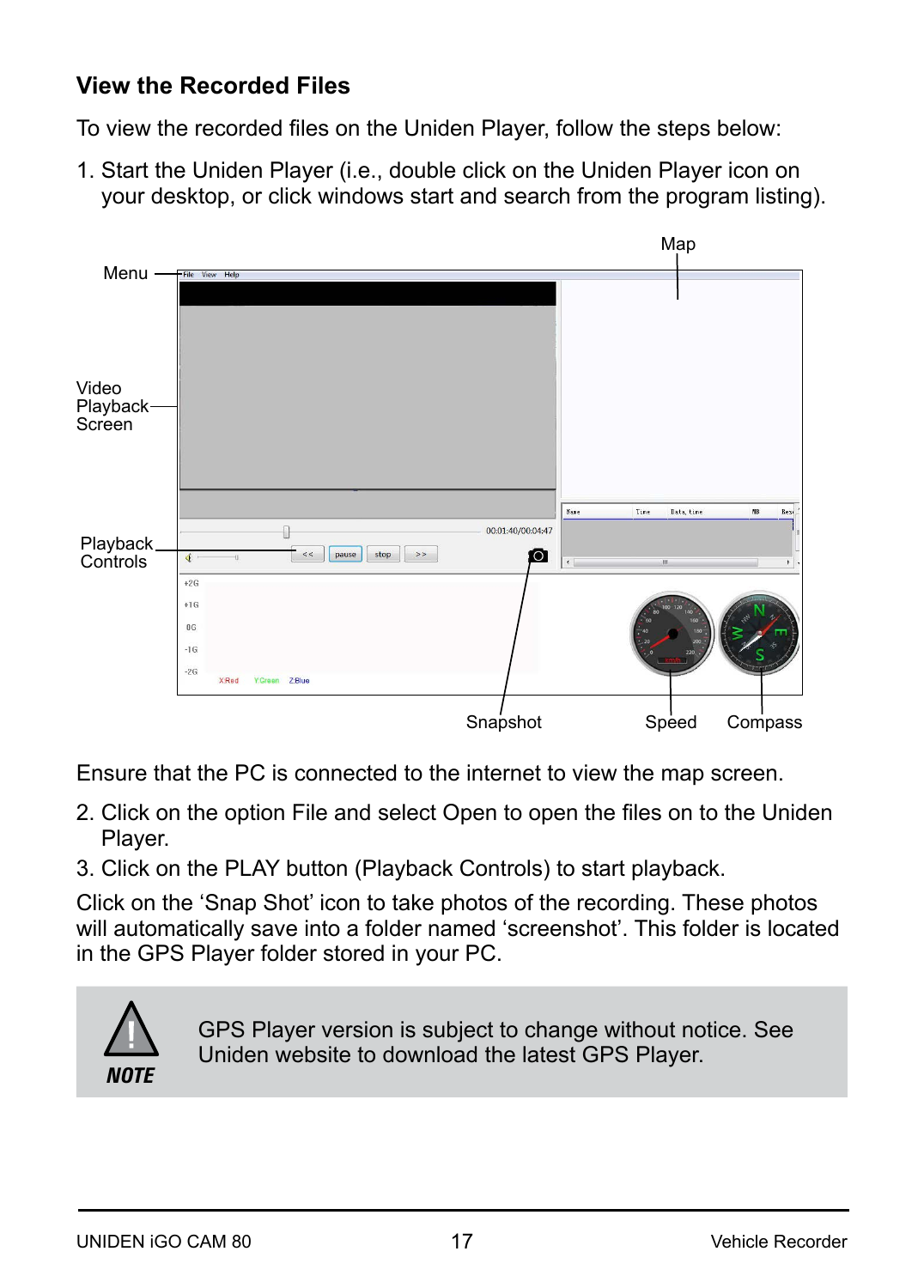## **Using the App**

Uniden iGO App allows you to control the iGo Cam 80 via WiFi. You can easily preview, browsing files, playback and transfer the files in the SD card into your mobile phone. The app also allows you change some of the device setting.

The iGo Cam 80 WiFi hotspot if off by default and you will need to turn it on to allows your mobile phone to connect to it.



Connect your mobile phone to your iGo Cam 80 within a range  $of 10m$ 



When the iGo Cam 80 WiFi is turn on, there is no way to access the device menu settings. You will need to turn off the WiFi by press and hold the EMERGENCY button.

- 1. Search and download the Uniden iGO App from the App Store for iOS devices or Play Store for Android devices.
- 2. Turn on the WiFi hotspot of the iGo Cam 80. The SSID and the SSID and password will be displayed on the screen.
- 3. Go to your mobile phone WiFi setting and connect to the iGo Cam 80 hotspot. The SSID usually starts with GS63.... and the default password is 12345678.

There are 4 tabs at the bottom of the app screen which consists of Video, Photo, Folder and Settings.

#### **Video**

While the device is recording, you need to stop the recording in the app to access other tabs.

While the device is recording, you can take a quick snapshot or turn on/off audio recording.

If a rear camera is connected, you can switch camera views.

#### **Photo**

Tap the Photo icon to enter Photo Mode. You can change the photo resolution and take a snapshot.

#### **Folder**

Tap the Folder icon to enter Playback Mode. You can tap to the video file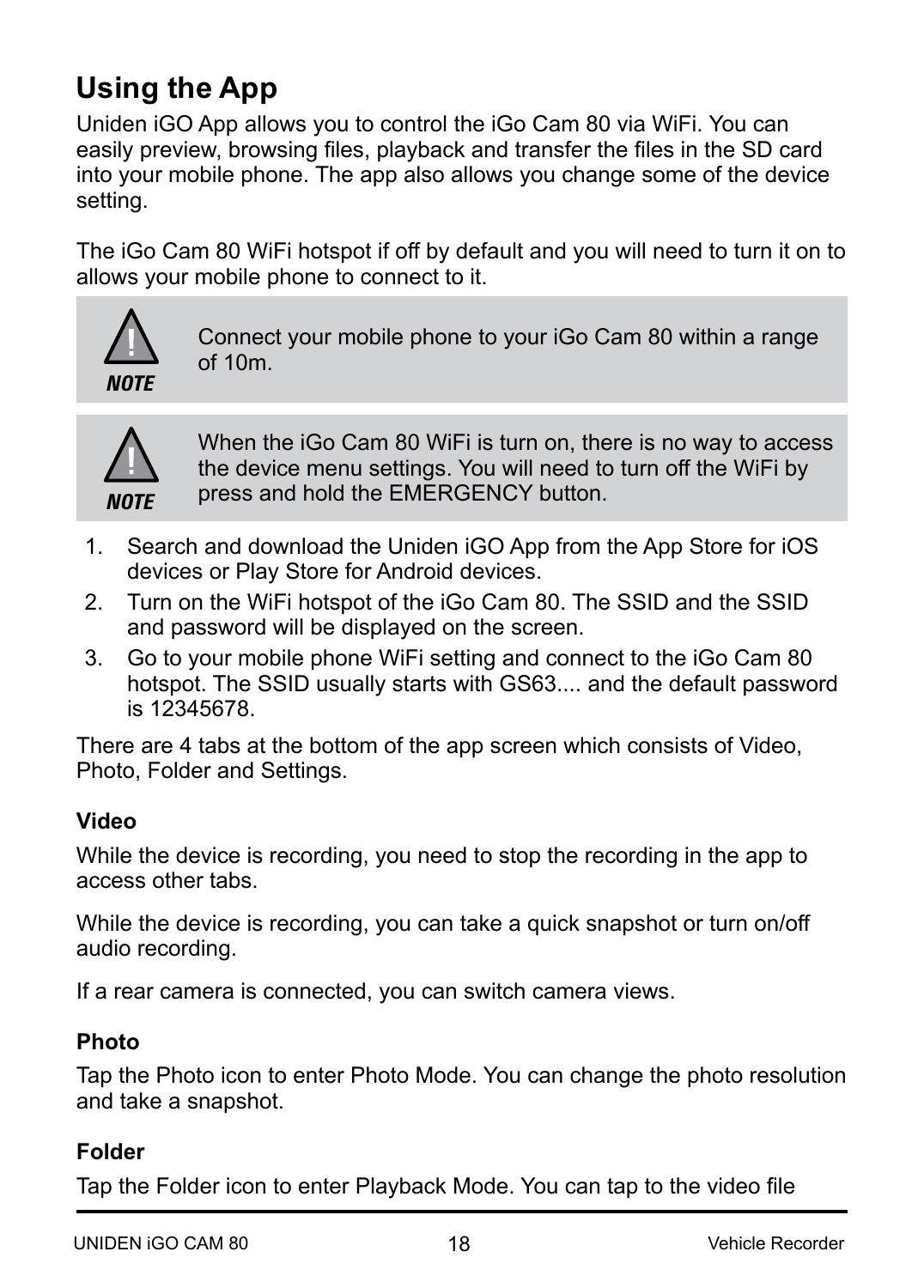to play directly or download the video file to the mobile phone storage. The locked file has a locked icon on the video thumbnail. You can filter the video files and the photo by tapping the Video tab or Photo tab. You can also view and share the downloaded files by tapping the phone/folder icon at the top right corner. Tap back at the top right corner to return to Video tab.

#### **Settings**

Tap Settings icon to if you wish to access the Camera Settings and modify some of the parameters.



You can change Wi-Fi SSID and password in the Camera Settings using the app.

## **Rear Camera (Optional)**

Rear camera is sold separately and you can visit our website or contact customer service for more information.

When the rear camera is connected to the Dash Cam and it is currently powered on, the rear camera will be displayed in the top left corner of the LCD screen. The recording resolution will switch to 1080P for the front camera and 480P for rear camera

#### **Reverse Camera (Optional)**

The rear camera also works as a reverse camera when you connect it to the reverse light power connector. After you set it up, when you put your vehicle in reverse, the reverse camera wil be displayed on the Dash Cam with reversing lines.

To setup the rear camera, please follow the diagram below.





It is recommended to get vehicle electrician to hard wire the cable to the Reverse Light Power to use it as a reverse camera.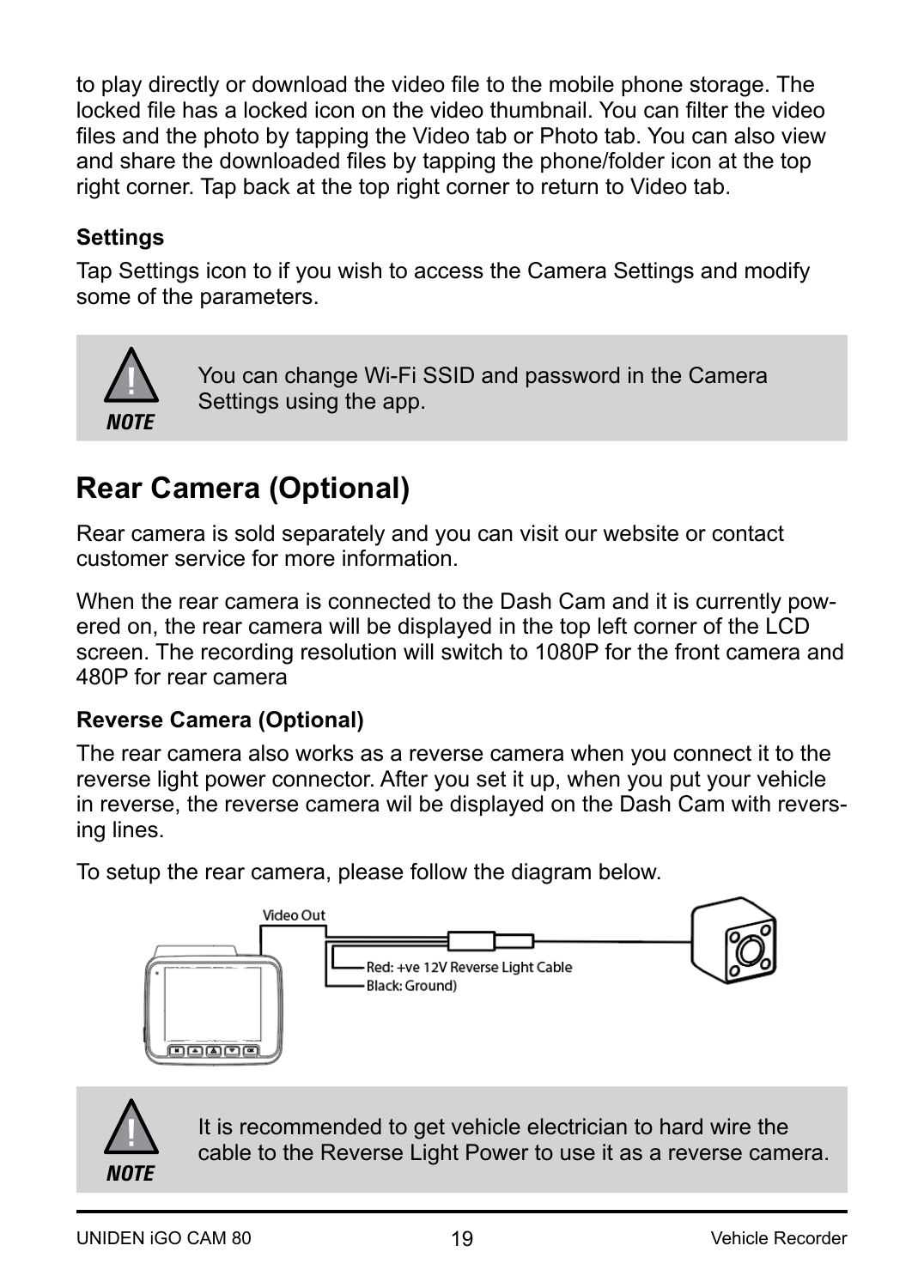| <b>General Problems</b>                                                            | <b>Possible Solutions</b>                                                                                                                                                                                                        |
|------------------------------------------------------------------------------------|----------------------------------------------------------------------------------------------------------------------------------------------------------------------------------------------------------------------------------|
| The device cannot take<br>photos or record videos                                  | Ensure that the SD card is formatted<br>٠<br>properly and inserted correctly.                                                                                                                                                    |
| The device automatically<br>stops when recording                                   | • Use the recommended type of SD card<br>(minimum 8GB Class 10)                                                                                                                                                                  |
| Video is unclear                                                                   | Ensure that there are no fingerprints or dirt on<br>the lens. Ensure that the lens is always kept<br>clean.                                                                                                                      |
| Dark images while<br>recording water/sky                                           | Adjust the exposure setting.                                                                                                                                                                                                     |
| Colour of the images is<br>not good                                                | Set the 'white balance' setting to automatic.                                                                                                                                                                                    |
| Cross-stripe interference<br>in an image                                           | This is due to the light frequency. Change the<br>light frequency depending on the light source.                                                                                                                                 |
| The device crashes/<br>freezes                                                     | Press the 'Reset' button, with a pin, to restart<br>the device.                                                                                                                                                                  |
| SD Card Error                                                                      | Please format the SD card and use<br>recommended card only. Please make sure<br>the SD card is recommended dash cam use.                                                                                                         |
| Display turns off after a<br>few minutes                                           | Please check the LCD Auto Off setting and<br>select Always On.                                                                                                                                                                   |
| Memory card is full                                                                | Please allow loop recording to overwrite<br>older recording files or delete unwanted files<br>including emergency recordings.                                                                                                    |
| Camera feels warm<br>during operation                                              | It is normal for the camera to get warm during<br>operation. Please bear in mind that the if the<br>camera is exposed to high temperature for<br>a long period of time, it might fail to boot up.<br>Cool it down and try again. |
| The recorded video<br>doesn't show mapping<br>information on the<br>Uniden Player. | Please ensure the PC is connected to internet.                                                                                                                                                                                   |

Listed below are some of the problems and the possible solutions.

If you still need help, visit our website or call our customer service.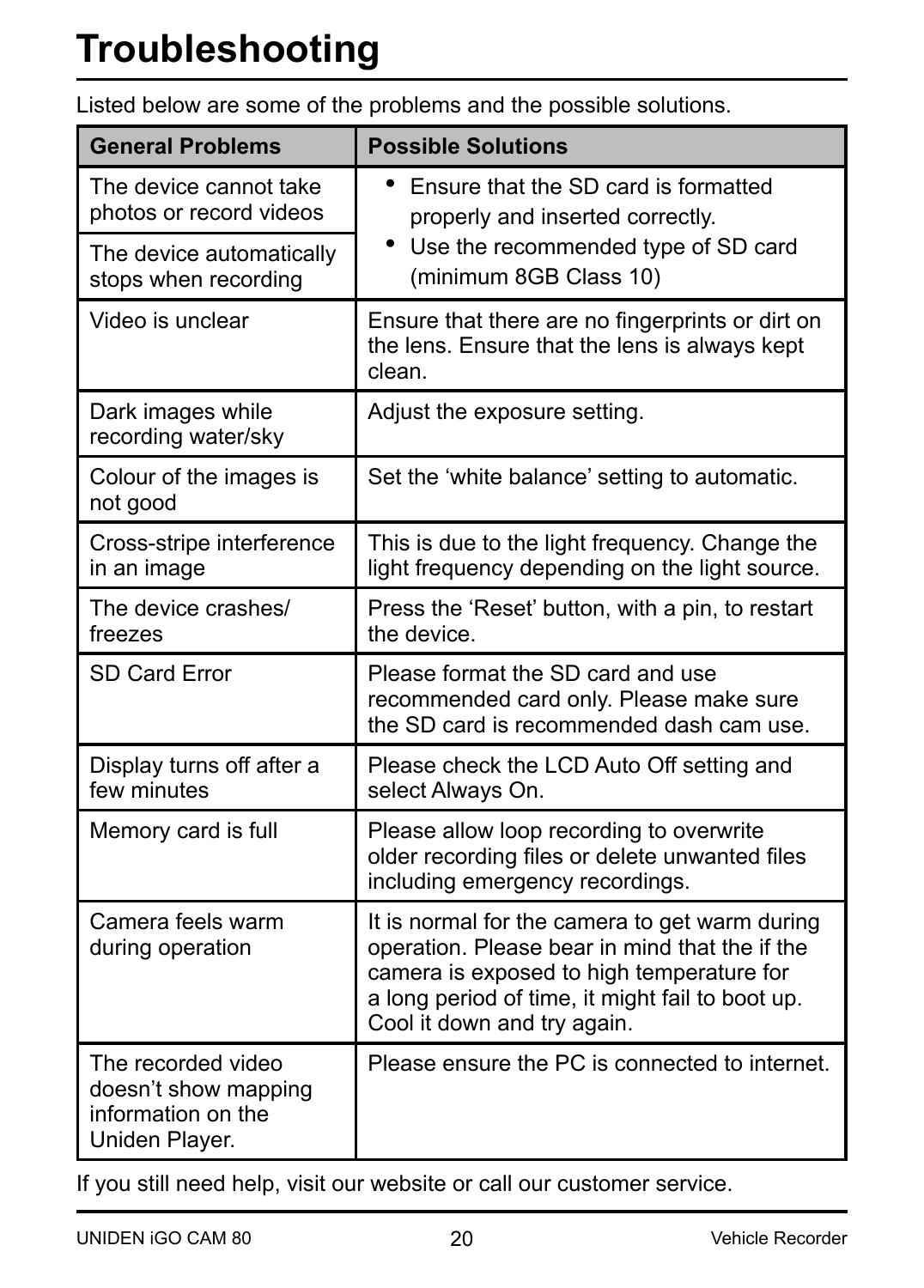## **Specification**

| Screen Size                  | $2.4''$ LCD                                                          |
|------------------------------|----------------------------------------------------------------------|
| Sensor Type                  | 1/2.7" CMOS                                                          |
| <b>Video Resolution</b>      | 2880x2160/1920x1080/1280x720/<br>1920x1080 + 640x480 (Dual Recording |
| <b>Photo Resolution</b>      | 12M/10M/8M/5M/3M                                                     |
| Loop Recording               | Yes                                                                  |
| Audio Recording              | Yes                                                                  |
| <b>Viewing Angle</b>         | $150^\circ$                                                          |
| <b>WDR</b>                   | Yes                                                                  |
| GPS                          | Built-In                                                             |
| Date and Time Stamp          | Yes                                                                  |
| <b>Motion Detection</b>      | Yes                                                                  |
| Park Mode                    | Yes                                                                  |
| G-Sensor                     | Yes                                                                  |
| Video Format                 | MP4                                                                  |
| Video Codec                  | H <sub>264</sub>                                                     |
| <b>Audio Codec</b>           | <b>AAC</b>                                                           |
| WiFi                         | Yes (up to 10m line of sight)                                        |
| Storage                      | microSD (up to 64GB),<br>Class 10 and above                          |
| Power Input                  | 5V 1.5A                                                              |
| <b>Battery Capacity</b>      | Li-ion 250mAh                                                        |
| <b>Operating Temperature</b> | $0^{\circ}$ C ~ 60 $^{\circ}$ C                                      |
| <b>Storage Temperature</b>   | $-10^{\circ}$ C ~ 70 $^{\circ}$ C                                    |
| <b>Working Humidity</b>      | $10 \sim 80\%$                                                       |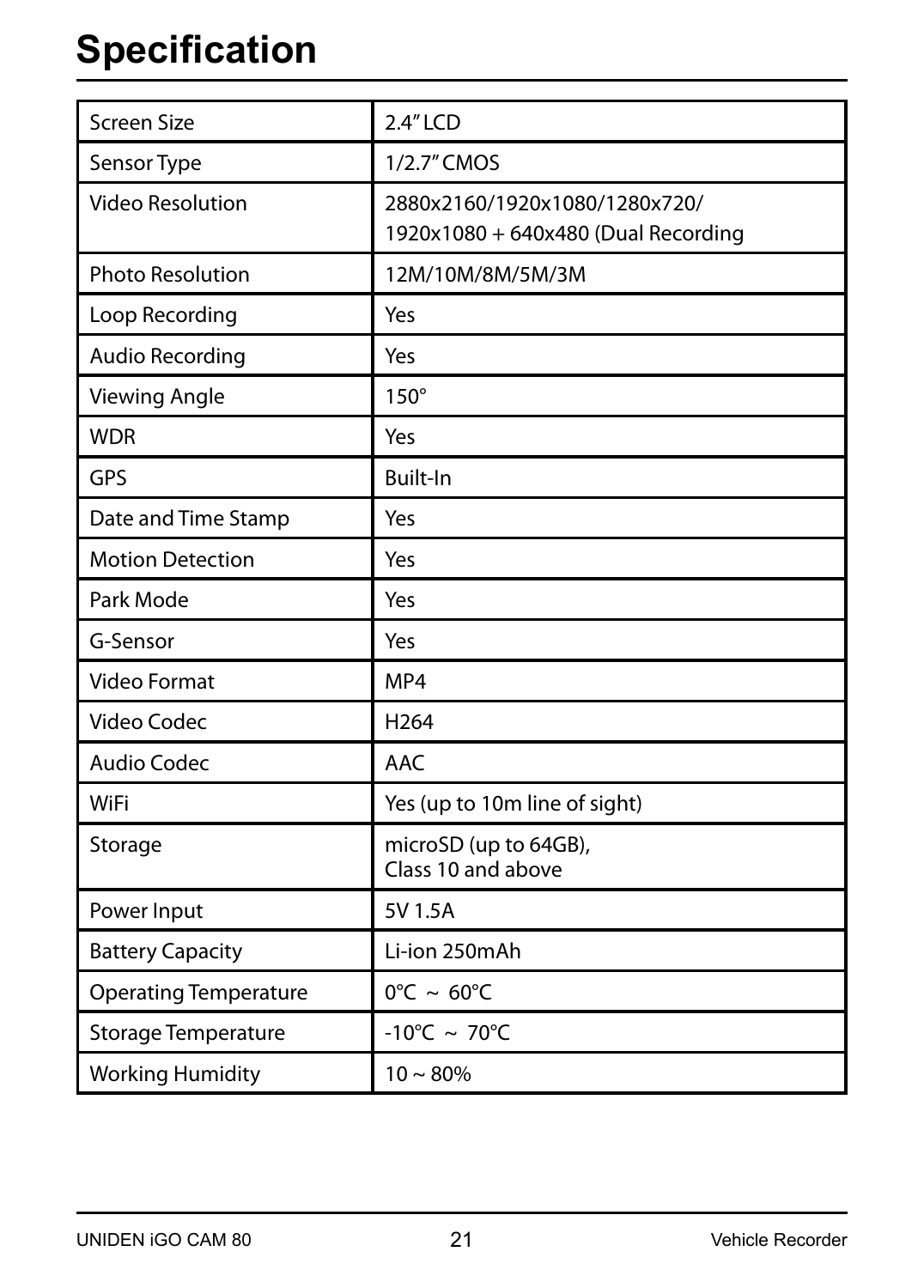#### **UNIDEN iGO CAM 80**

#### **IMPORTANT: Satisfactory evidence of the original purchase is required for warranty service**

Please refer to our Uniden website for any details or warranty durations offered in addition to those contained below.

**Warrantor:** The warrantor is Uniden Australia Pty Limited ABN 58 001 865 498 ("Uniden Aust").

**Terms of Warranty:** Uniden Aust warrants to the original retail purchaser only that the iGO CAM 80 ("the Product"), will be free from defects in materials and craftsmanship for the duration of the warranty period, subject to the limitations and exclusions set out below.

**Warranty period:** This warranty to the original retail purchaser is only valid in the original country of purchase for a Product first purchased either in Australia or New Zealand and will expire one (1) year from the date of the original retail sale.

If a warranty claim is made, this warranty will not apply if the Product is found by Uniden to be:

- (A) Damaged or not maintained in a reasonable manner or as recommended in the relevant Uniden Owner's Manual;
- (B) Modified, altered or used as part of any conversion kits, subassemblies or any configurations not sold by Uniden Aust;
- (C) Improperly installed contrary to instructions contained in the relevant Owner's Manual
- (D) Repaired by someone other than an authorized Uniden Repair Agent in relation to a defect or malfunction covered by this warranty; or
- (E) Used in conjunction with any equipment, parts or a system not manufactured by Uniden.

**Parts Covered:** This warranty covers the Product and included accessories.

**User-generated Data:** This warranty does not cover any claimed loss of or damage to user-generated data (including but without limitation phone numbers, addresses and images) that may be stored on your Product.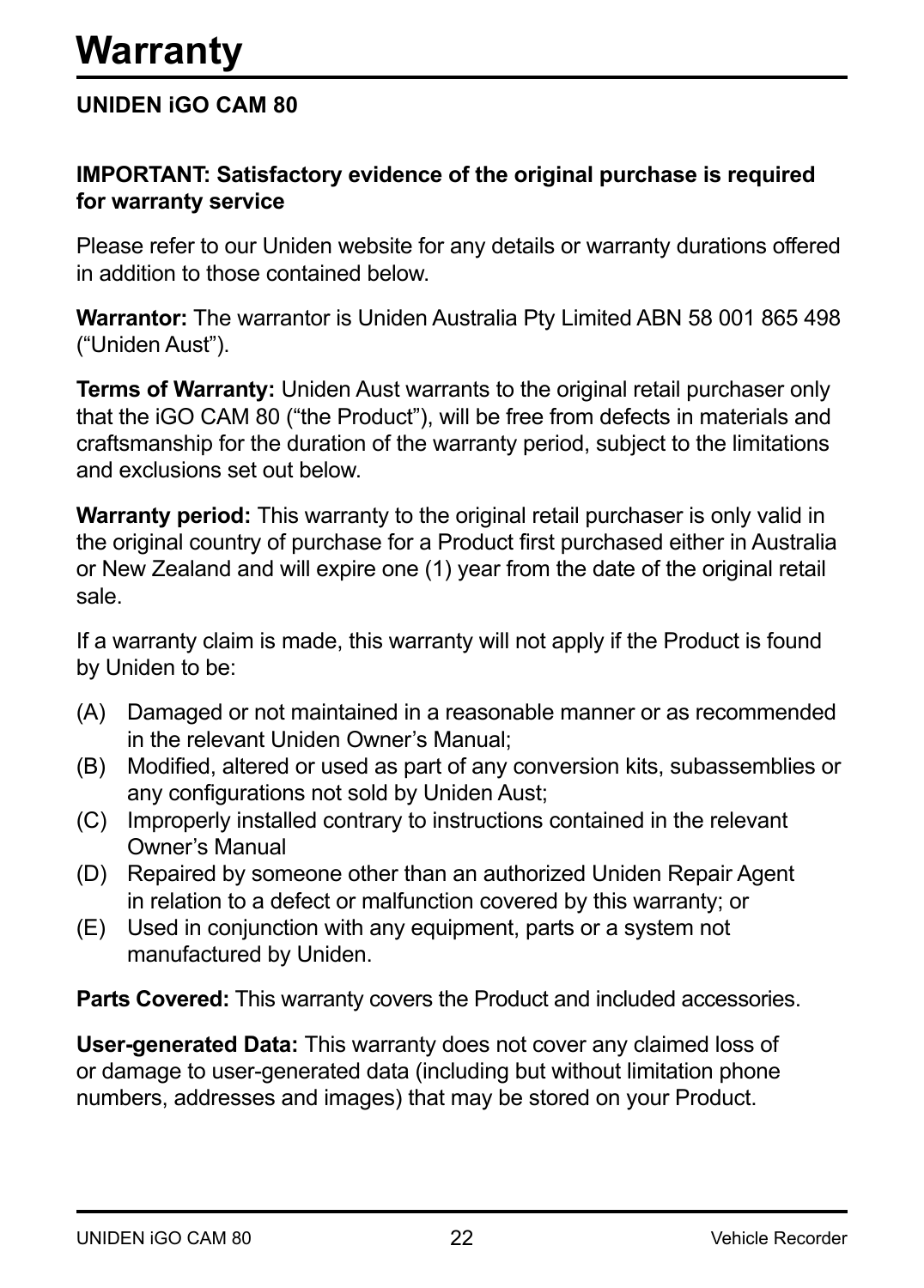**Statement of Remedy:** If the Product is found not to conform to this warranty as stated above, the Warrantor, at its discretion, will either repair the defect or replace the Product without any charge for parts or service. This warranty does not include any reimbursement or payment of any consequential damages claimed to arise from a Product's failure to comply with the warranty.

Our goods come with guarantees that cannot be excluded under the Australian Consumer Law. You are entitled to a replacement or refund for a major failure and for compensation for any other reasonably foreseeable loss or damage. You are also entitled to have the goods repaired or replaced if the goods fail to be of acceptable quality and the failure does not amount to a major failure.

This warranty is in addition to and sits alongside your rights under either the COMPETITION AND CONSUMER ACT 2010 (Australia) or the CONSUMER GUARANTEES ACT (New Zealand) as the case may be, none of which can be excluded.

**Procedure for obtaining warranty service:** Depending on the country in which the Product was first purchased, if you believe that your Product does not conform with this warranty, you should deliver the Product, together with satisfactory evidence of your original purchase (such as a legible copy of the sales docket) to Uniden. Please refer to the Uniden website for address details. You should contact Uniden regarding any compensation that may be payable for your expenses incurred in making a warranty claim. Prior to delivery, we recommend that you make a backup copy of any phone numbers, images or other data stored on your Product, in case it is lost or damaged during warranty service.

#### **UNIDEN AUSTRALIA PTY LTD**

Phone: 1300 366 895 Email: custservice@uniden.com.au